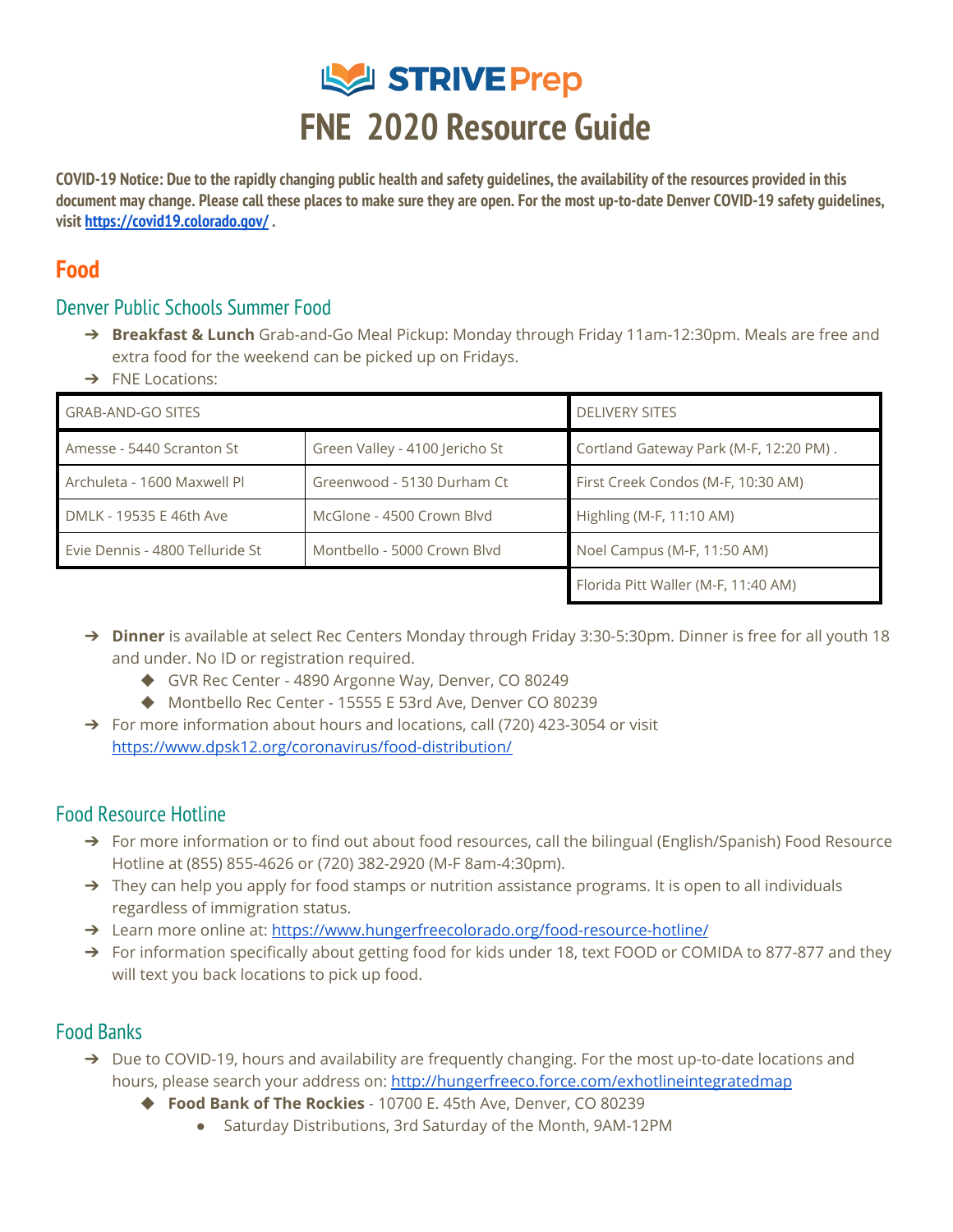# **Coronavirus (COVID19) Resources**

### Coronavirus Hotline

- → Hotline to provide answers for questions about coronavirus in many languages (English, Spanish, Mandarin etc.)
- ➔ Call (303) 389-1687 or (877) 462-2911 Monday through Friday 8am-4:30pm.

## **Summer Activities**

#### Boys & Girls Clubs- Metro Denver

- ➔ **Green Valley Ranch Boys & Girls Club** 4635 Walden St, Denver, CO 80249 ◆ (303) 446-6795
- ➔ **Denver Broncos Boys & Girls Club** 4397 Crown Blvd Denver, CO 80239
	- ◆ (303) 373-1900
	- ◆ New Summer Registration Process No Drop Ins, Call for Details
- → Memberships are \$2 for the year. Applications can be completed online at: <https://www.ezchildtrack.com/Parentbgc/ParentLogin.aspx?c=bgcmd>

#### **Library**

- ➔ **Green Valley Ranch Branch Library** 4856 Andes Court (720) 865-03210
- ➔ **Montbello Branch Library** 12955 Albrook Drive (720) 865-0200
- ➔ **Park Hill Branch Library** 4705 Montview Boulevard (720) 865-0250
	- ◆ Currently closed due to COVID-19 but typically offers summer community events and computer access. See latest hours and openings at <https://www.denverlibrary.org/locations>

#### Recreation Centers

- ➔
- ➔ **Green Valley Ranch Rec Center** 4890 Argonne Way, Denver CO 80249 ◆ (720) 865-4370
- ➔ **Montbello Rec Center** 15555 E 53rd Ave, Denver CO 80239
	- ◆ (720) 865-0580

#### MyDenver Card

- → Free card for youth ages 5-18. The MyDenver card gives free access to all recreation centers, pools, and cultural facilities.
- ➔ To apply for a MyDenver card, visit this website. After applying, cards can be picked up at any rec center. <https://apm.activecommunities.com/denver/Membership>
- ➔ For information regarding the MyDenver card, visit: <https://www.denvergov.org/content/denvergov/en/office-of-childrens-affairs/programs/my-denver-card.html>

# **Mental Health Support & Safety**

Colorado Crisis Services